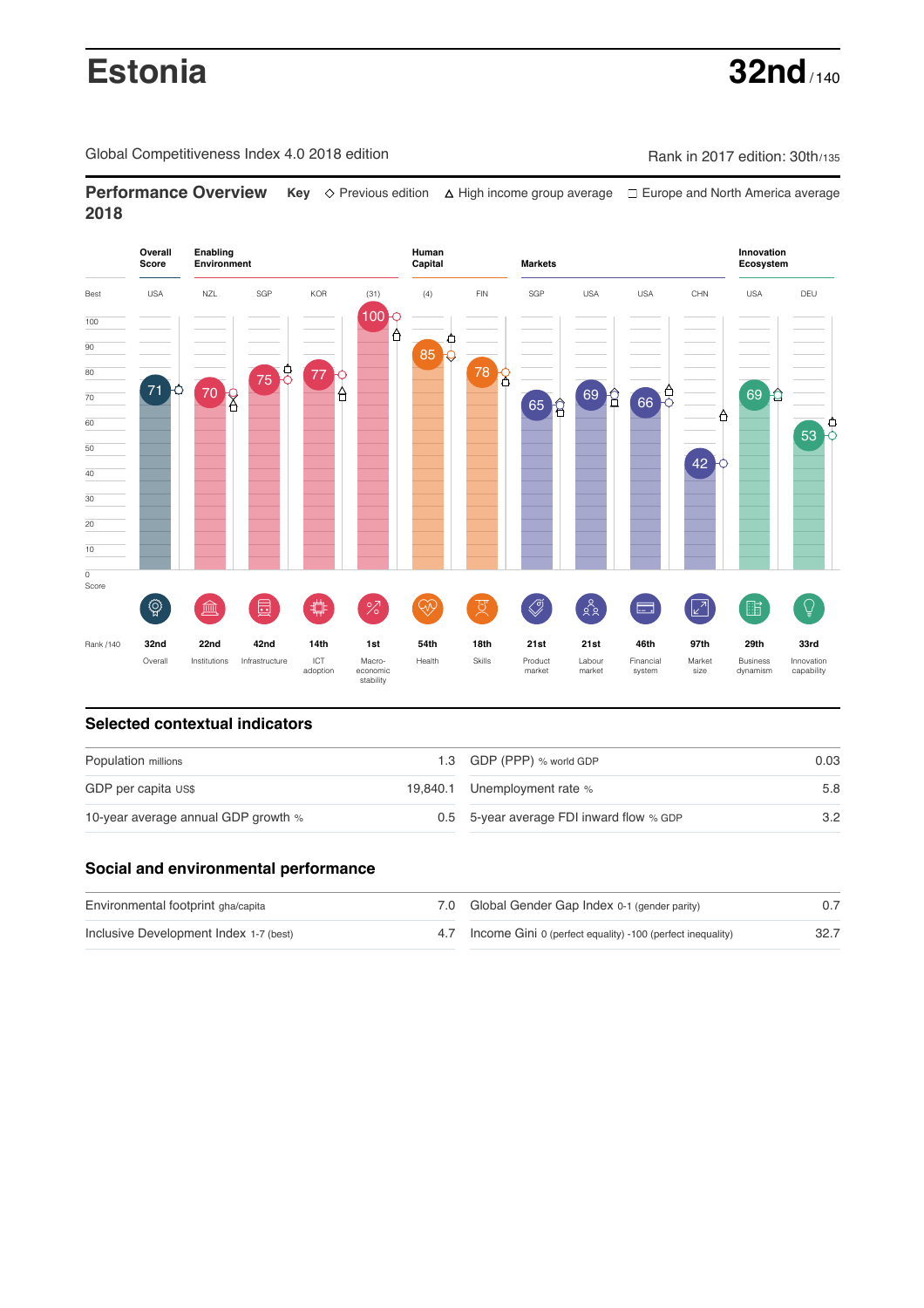### **Estonia 32nd**/140

| <b>Index Component</b>                                                   | Value                        | Score *          | Rank/140 | <b>Best Performer</b>        |
|--------------------------------------------------------------------------|------------------------------|------------------|----------|------------------------------|
| 皿<br>Pillar 1: Institutions 0-100 (best)                                 |                              | 69.5 ↑           | 22       | <b>New Zealand</b>           |
| 1.01 Organized crime 1-7 (best)                                          | 6.2                          | 86.9 ↑           | 5        | Finland                      |
| 1.02 Homicide rate /100,000 pop.                                         | 3.2                          | $90.9 =$         | 73       | Multiple (9)                 |
| 1.03 Terrorism incidence 0 (very high) -100 (no incidence)               | 100.0                        | 100.0 $\uparrow$ | 32       | Multiple (24)                |
| 1.04 Reliability of police services 1-7 (best)                           | 6.0                          | 82.8 $\sqrt{ }$  | 17       | Finland                      |
| 1.05 Social capital 0-100 (high)                                         | 51.9                         | $51.9$ ↑         | 58       | Australia                    |
| 1.06 Budget transparency 0-100 (best)                                    | 69.2                         | $69.2 =$         | 36       | Multiple (2)                 |
| 1.07 Judicial independence 1-7 (best)                                    | 5.5                          | 74.4 ↓           | 22       | Finland                      |
| 1.08 Efficiency of legal framework in challenging regulations 1-7 (best) | 4.0                          | 49.7 ↓           | 38       | Finland                      |
| 1.09 Freedom of the press 0-100 (worst)                                  | 14.1                         | 85.9 $\sqrt{ }$  | 12       | Norway                       |
| 1.10 Burden of government regulation 1-7 (best)                          | 4.0                          | 50.5 $\sqrt{ }$  | 30       | Singapore                    |
| 1.11 Efficiency of legal framework in settling disputes 1-7 (best)       | 4.2                          | 54.2 $\sqrt{ }$  | 39       | Singapore                    |
| 1.12 E-Participation Index 0-1 (best)                                    | 0.91                         | $91.0$ ↑         | 27       | Multiple (3)                 |
| 1.13 Future orientation of government 1-7 (best)                         | 4.1                          | 51.3 $\sqrt{ }$  | 44       | Singapore                    |
| 1.14 Incidence of corruption 0-100 (best)                                | 71.0                         | 71.0 ↑           | 21       | New Zealand                  |
| 1.15 Property rights 1-7 (best)                                          | 5.4                          | 73.2 ↓           | 28       | Finland                      |
| 1.16 Intellectual property protection 1-7 (best)                         | 5.4                          | $73.4 +$         | 25       | Finland                      |
| 1.17 Quality of land administration 0-30 (best)                          | 27.5                         | $91.7 =$         | 6        | Singapore                    |
| 1.18 Strength of auditing and reporting standards 1-7 (best)             | 5.5                          | 74.4 ↓           | 28       | Finland                      |
| 1.19 Conflict of interest regulation 0-10 (best)                         | 5.7                          | $57.0 =$         | 65       | Multiple (2)                 |
| 1.20 Shareholder governance 0-10 (best)                                  | 5.7                          | $57.0 =$         | 69       | Kazakhstan                   |
| 曼<br>Pillar 2: Infrastructure 0-100 (best)                               |                              | 75.2 ↑           | 42       | Singapore                    |
| 2.01 Road connectivity index 0-100 (best)                                | 78.0                         | $78.0 =$         | 37       | <b>United States</b>         |
| 2.02 Quality of roads 1-7 (best)                                         | 4.7                          | 61.4 $\sqrt{ }$  | 38       | Singapore                    |
|                                                                          | 27.2                         | $67.9 =$         | 30       |                              |
| 2.03 Railroad density km of roads/square km                              | 4.7                          |                  | 20       | Multiple (20)<br>Switzerland |
| 2.04 Efficiency of train services 1-7 (best)                             |                              | 61.4 $\uparrow$  |          |                              |
| 2.05 Airport connectivity score                                          | 11,321.0                     | $33.3 +$         | 92       | Multiple (8)                 |
| 2.06 Efficiency of air transport services 1-7 (best)                     | 4.6                          | 59.5 ↑           | 67       | Singapore                    |
| 2.07 Liner Shipping Connectivity Index 0-157.1 (best)                    | 8.4                          | $8.4$ ↑          | 90       | Multiple (4)                 |
| 2.08 Efficiency of seaport services 1-7 (best)                           | 5.6                          | 76.2 ↑           | 9        | Singapore                    |
| 2.09 Electrification rate % pop.                                         | 100.0                        | $100.0 =$        | 1        | Multiple (66)                |
| 2.10 Electric power transmission and distribution losses % output        | 7.3                          | $96.5$ ↑         | 46       | Multiple (9)                 |
| 2.11 Exposure to unsafe drinking water % pop.                            | 7.5                          | $94.4 =$         | 47       | Multiple (23)                |
| 2.12 Reliability of water supply 1-7 (best)                              | 6.3                          | 87.8 ↑           | 25       | Switzerland                  |
| ₽<br>Pillar 3: ICT adoption 0-100 (best)                                 |                              | 77.4 ↑           | 14       | Korea, Rep.                  |
| 3.01 Mobile-cellular telephone subscriptions /100 pop.                   | 145.4                        | $100.0 =$        | 22       | Multiple (68)                |
| 3.02 Mobile-broadband subscriptions /100 pop.                            | 133.4                        | n/a              | 7        | <b>United Arab Emirates</b>  |
| 3.03 Fixed-broadband Internet subscriptions /100 pop.                    | 30.9                         | 61.8 $\uparrow$  | 25       | Switzerland                  |
| 3.04 Fibre Internet subscriptions /100 pop.                              | 10.5                         | n/a              | 20       | Korea, Rep.                  |
| 3.05 Internet users % pop.                                               | 87.2                         | 87.2 ↓           | 21       | Iceland                      |
| <sup>%</sup> Pillar 4: Macroeconomic stability 0-100 (best)              | $\qquad \qquad \blacksquare$ | $100.0 =$        | 1        | Multiple (31)                |
| 4.01 Inflation annual % change                                           | 2.3                          | $100.0 =$        | 1        | Multiple (74)                |
| 4.02 Debt dynamics 0-100 (best)                                          | 100.0                        | $100.0 =$        | 1        | Multiple (36)                |
| Qiy<br>Pillar 5: Health 0-100 (best)                                     |                              | 84.9 个           | 54       | Multiple (4)                 |
| 5.01 Healthy life expectancy years                                       | 67.2                         | 84.9 ↑           | 53       | Multiple (4)                 |
| 성<br>Pillar 6: Skills 0-100 (best)                                       |                              | 78.0 ↓           | 18       | <b>Finland</b>               |
|                                                                          |                              |                  |          |                              |
| 6.01 Mean years of schooling Years                                       | 12.9                         | $86.0 =$         | 9        | Finland                      |
| 6.02 Extent of staff training 1-7 (best)                                 | 4.6                          | 59.7 ↓           | 32       | Switzerland                  |
| 6.03 Quality of vocational training 1-7 (best)                           | 4.5                          | 58.9 ↓           | 39       | Switzerland                  |
| 6.04 Skillset of graduates 1-7 (best)                                    | 4.7                          | 62.2 ↑           | 30       | Switzerland                  |
| 6.05 Digital skills among population 1-7 (best)                          | 5.4                          | 73.6 个           | 10       | Sweden                       |
| 6.06 Ease of finding skilled employees 1-7 (best)                        | 3.6                          | 42.5 $\sqrt{ }$  | 112      | <b>United States</b>         |
| 6.07 School life expectancy Years                                        | 16.1                         | $89.4 =$         | 33       | Multiple (9)                 |
| 6.08 Critical thinking in teaching 1-7 (best)                            | 4.5                          | 57.9 ↓           | 20       | <b>United States</b>         |
| 6.09 Pupil-to-teacher ratio in primary education Ratio                   | 11.5                         | $96.3 =$         | 17       | Multiple (6)                 |